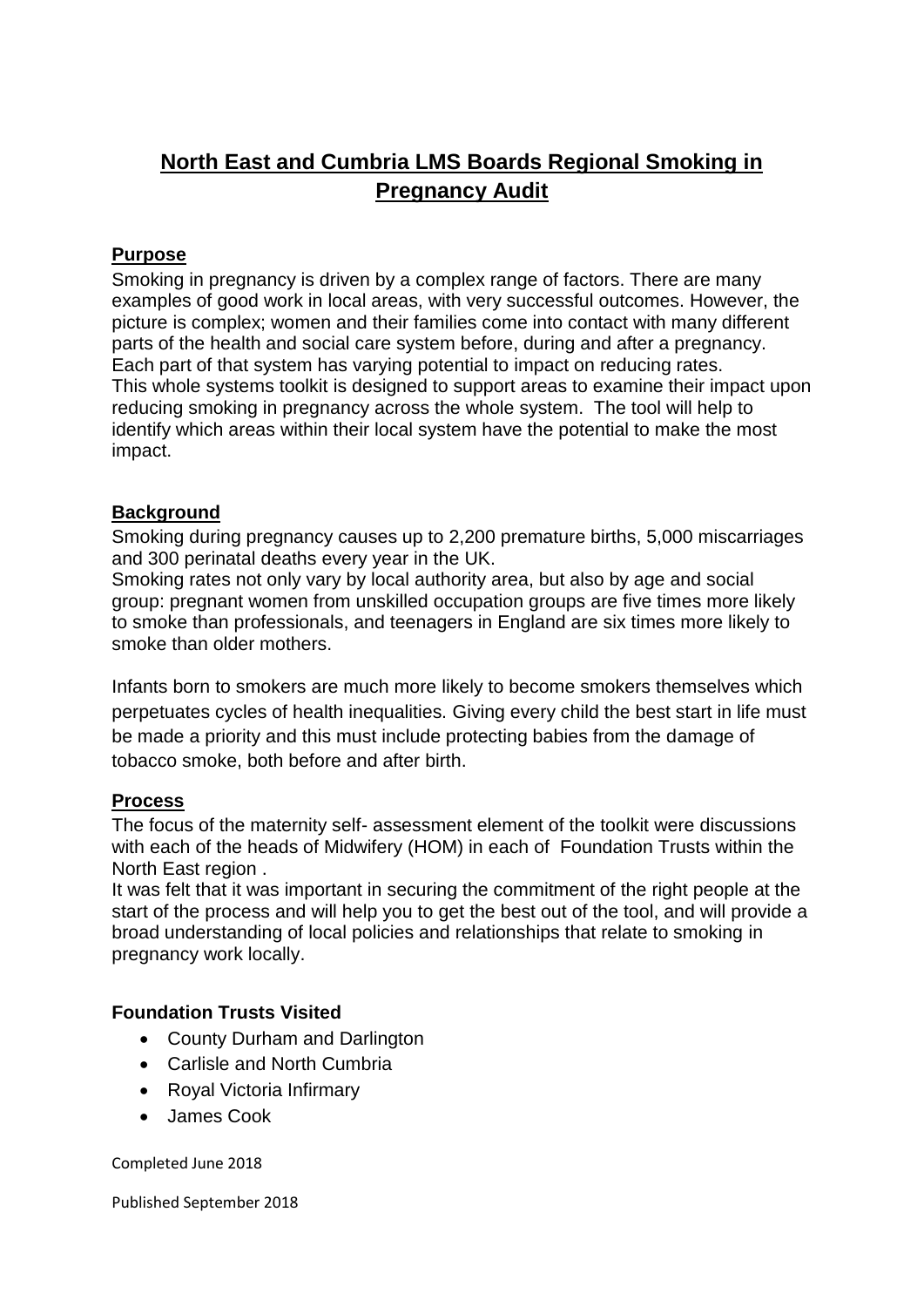- North tees and Hartlepool
- Queen Elizabeth Gateshead
- South Tyneside
- Northumbria and North Tyneside
- Sunderland

## **Emerging themes**

*Training and equipment* 

All trusts delivered some level of training and refreshment updates. A mixed model of delivery was evident with some training being delivered by stop smoking services and some locally by trusts by a training midwife or public health midwife. Not all training was mandatory and the frequency and content was variable. Much of the focus was on community midwifery and support staff being the key providers of much of the interventions and support. Very few trusts supported training for medical staff.

All of the trusts indicated that community staff both midwives and maternity support workers had their own CO monitors with funding for replacement and maintenance variable however more than half of trusts replaced and maintained their own equipment. The provision and use of co monitors in other areas e.g antenatal clinics, assessment units, antenatal inpatient wards and delivery suites of maternity services was again viable.

### *Data and governance*

Almost all trusts recorded booking information e.g smoking status electronically for all women however the actual recording of the CO reading was variable. Most trusts did not have robust process in place for review and validation of data. Not all trusts carried out CO monitoring on all women focusing only on those who had identified they had or were smoking. Recording of CO monitoring at every contact was inconsistent with no process for validation and few audits being carried out as part of any governance or assurance framework. Most trusts still operated a paper based hand held records system for most of the antenatal period so CO readings if taken would be recorded in the paper records and not electronically. Data display and analysis was variable with few reporting via any governance process.

Smoking at time of delivery (SATOD) data in all trusts was recorded electronically. Very few trusts validate this using CO monitoring relying on midwives asking the

Completed June 2018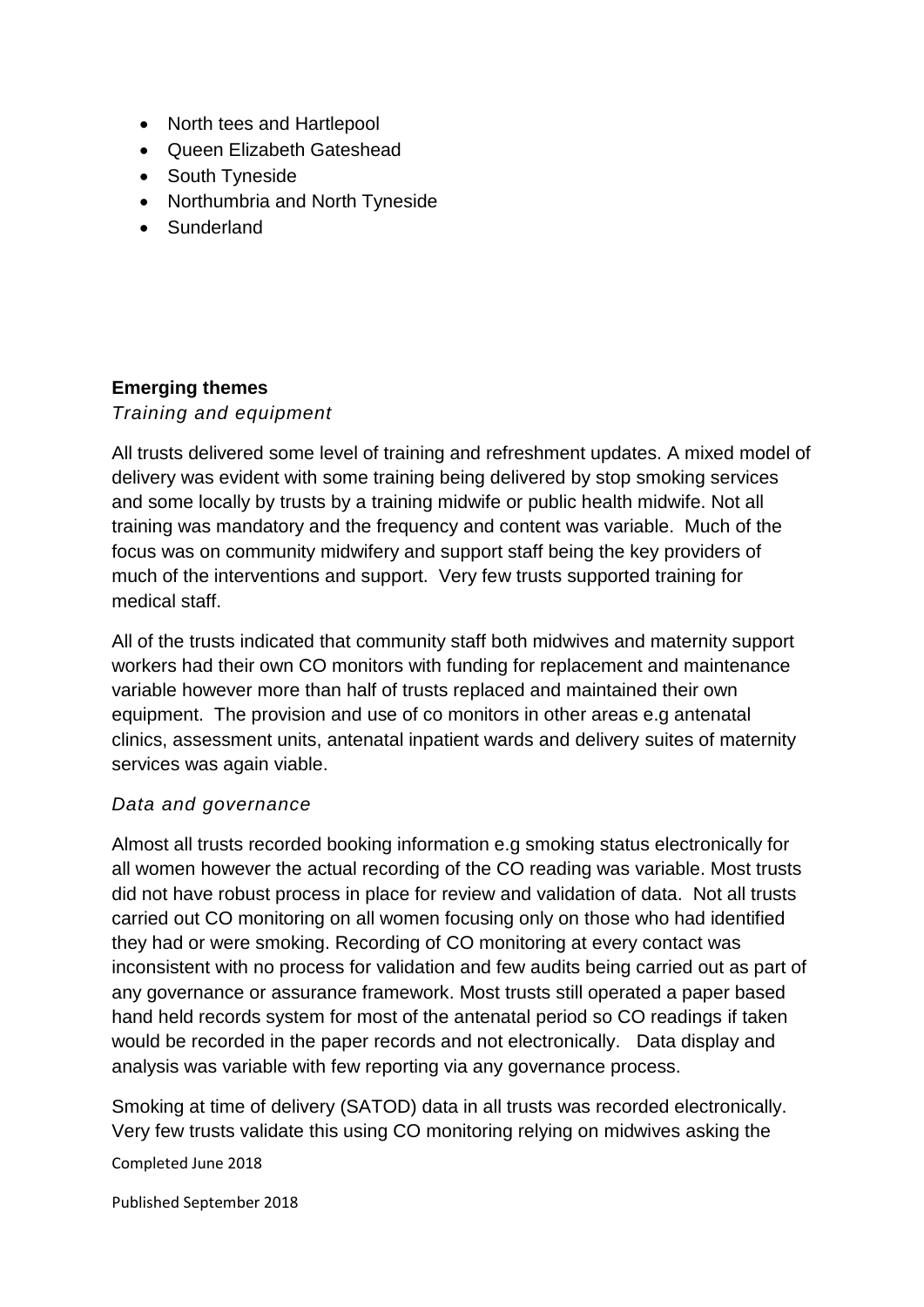women. However 1 trust carried out CO monitoring on admission to delivery suite and on postnatal ward which supported the validation process. The process for reporting of and displaying data as part of any metrics dashboard again was variable.

### **Pathways and collaboration**

Nicotine replacement therapy in the form of patches was available in the maternity wards in almost all trusts, with prescribing and access available on the maternity wards. Some trusts did proactively manage this process to encourage women to use NRT however this was not consistent and proactive in all trusts.

Referral process for quit support again was inconsistent with not all trusts having stop smoking services and support available. One trust just offering support via community pharmacies. Most trusts did operate an opt approach to referrals with 2 referring only those women who identified they wish to quit and 1 having no process in place at all.

Audit of data and feedback again was variable depending on the relationship and collaboration with stop smoking services and Local Authorities.

Where relationships with stop smoking services and LA teams had been fostered feedback and collaboration with regular contact to improve pathway processes and uptake of services was very positive. Information sharing on any new updates and new initiatives was either shared if joint meetings did take place or information was cascaded e.g if HOM received anything new would cascade to all teams.

Most trusts operated the risk perception process, with 2 trusts having no process in place at all. Capacity issues and training were identified as reasons. Who actually delivered the risk perception was variable with some using midwives who had received training and others had support from stop smoking advisors. Some offered NRT during that process but most referred on to arrange appointments with the appropriate ongoing support. One trust who have introduced the " doll and placenta" discussion on CO and oxygen exchange and effects on the fetus early on in the antenatal period have seen a decline in the need for women to attend risk perception as these women have often already opted into the quit programme. This is being monitored.

With regard to the DOH/PHE plans for all trusts to be completely smoke free by 2019 some trusts did have groups/committees set up with midwifery participation in progress this and in 1 trust the public health midwife is vice chair of the trust wide committee. All trusts had smoke free signage and some had a tannoy type system but in all trusts smoking by individuals including pregnant women was observed. This

Completed June 2018